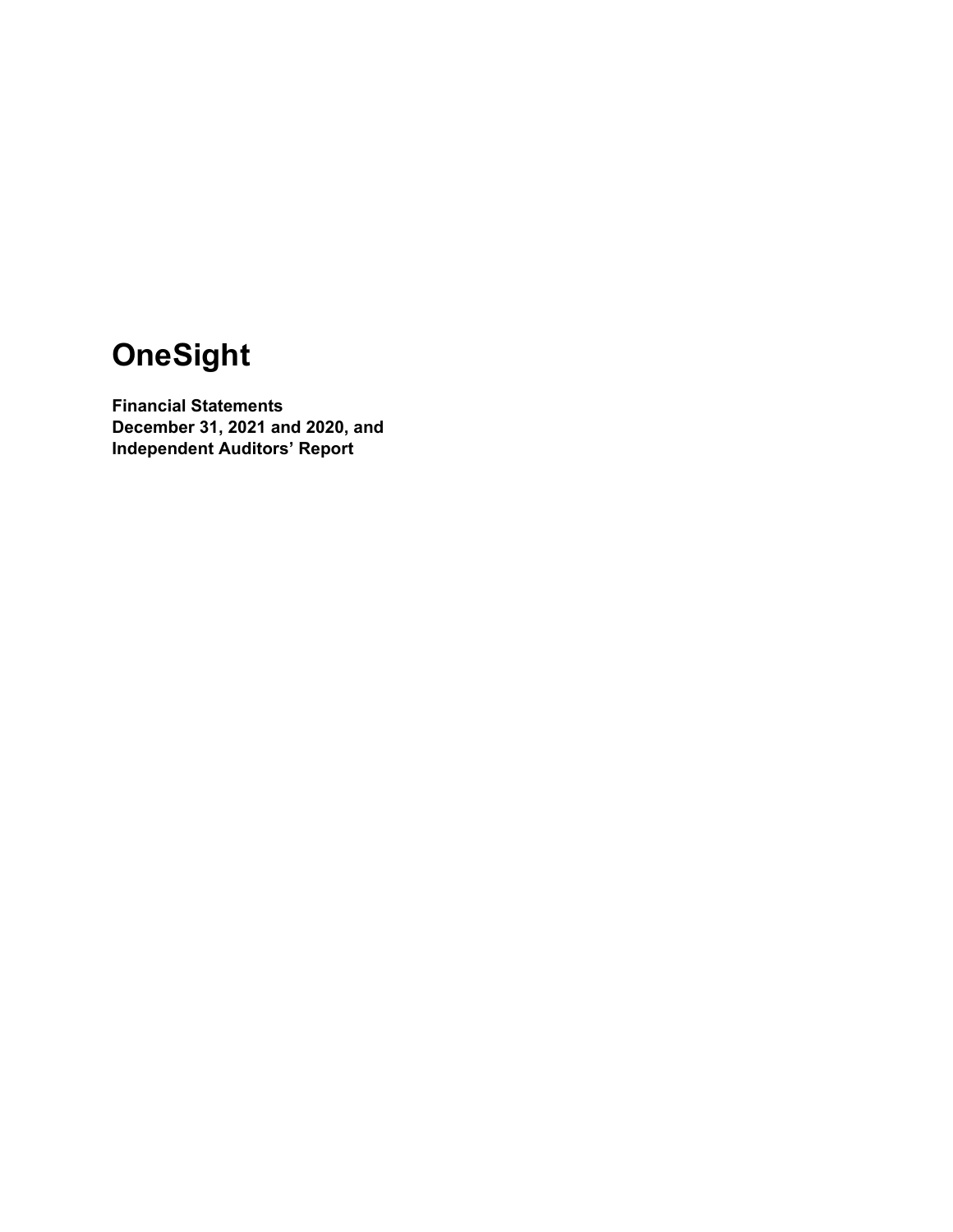# **December 31, 2021 and 2020**

| Contents |
|----------|
|----------|

|                                          | Page(s)        |
|------------------------------------------|----------------|
| Independent Auditors' Report             | $1 - 2$        |
| <b>Financial Statements:</b>             |                |
| <b>Statements of Financial Position</b>  | 3              |
| <b>Statements of Activities</b>          | $\overline{4}$ |
| <b>Statements of Functional Expenses</b> | $5 - 6$        |
| <b>Statements of Cash Flows</b>          | 7              |
| Notes to Financial Statements            | $8 - 15$       |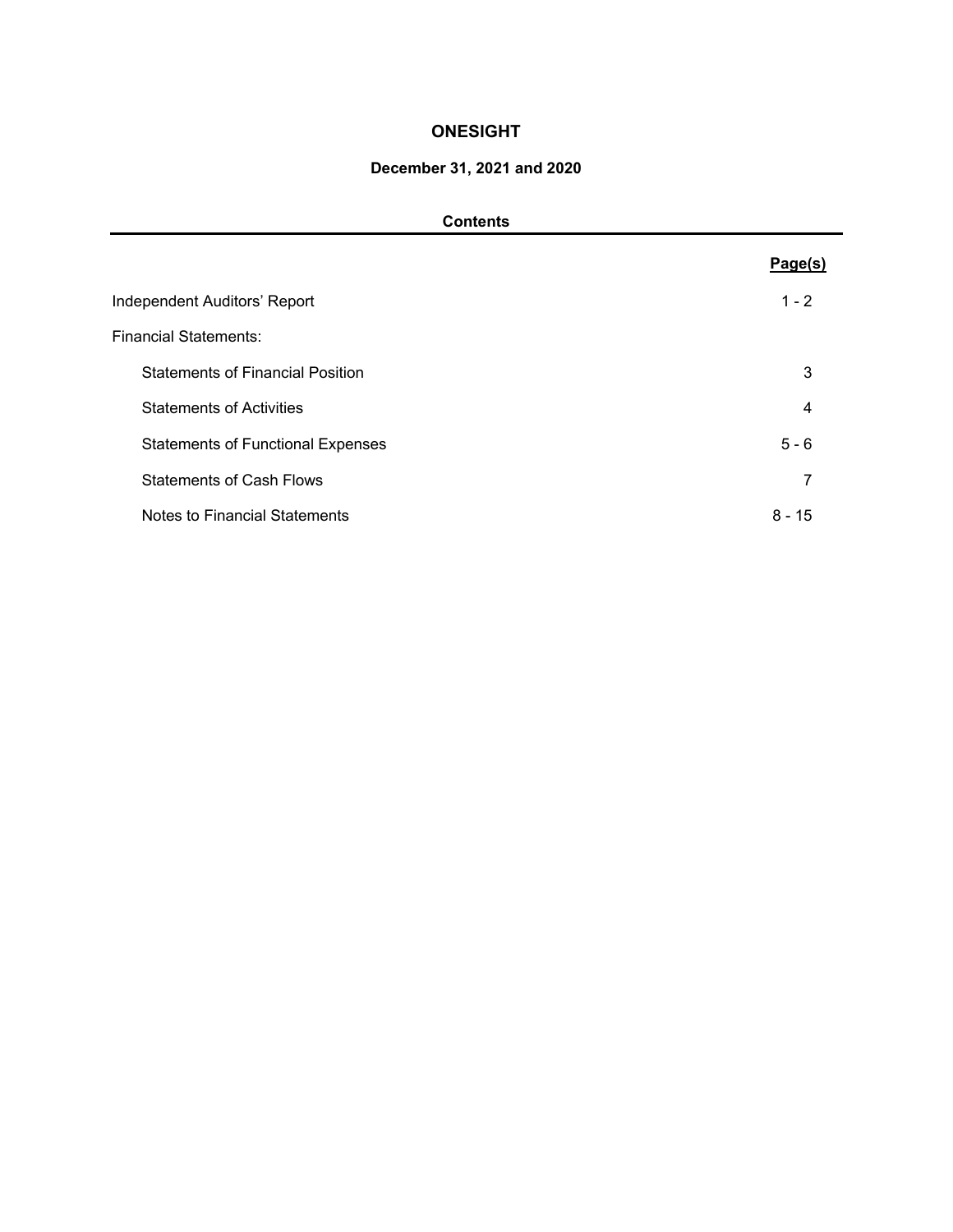

**OHIO CINCINNATI OFFICE** 150 E. 4th Street Cincinnati, OH 45202 Main: 513 241 8313 Fax: 513.241.8303

#### **Independent Auditors' Report**

To the Board of Directors of OneSight

#### **Opinion**

We have audited the accompanying financial statements of OneSight (a nonprofit organization), which comprise the statements of financial position as of December 31, 2021 and 2020, and the related statements of activities, functional expenses, and cash flows for the years then ended, and the related notes to the financial statements.

In our opinion, the financial statements referred to above present fairly, in all material respects, the financial position of OneSight as of December 31, 2021 and 2020, and the changes in its net assets and its cash flows for the years then ended in accordance with accounting principles generally accepted in the United States of America.

#### **Basis for Opinion**

We conducted our audits in accordance with auditing standards generally accepted in the United States of America. Our responsibilities under those standards are further described in the Auditor's Responsibilities for the Audit of the Financial Statements section of our report. We are required to be independent of OneSight and to meet our other ethical responsibilities in accordance with the relevant ethical requirements relating to our audits. We believe that the audit evidence we have obtained is sufficient and appropriate to provide a basis for our audit opinion.

## **Responsibilities of Management for the Financial Statements**

Management is responsible for the preparation and fair presentation of the financial statements in accordance with accounting principles generally accepted in the United States of America, and for the design, implementation, and maintenance of internal control relevant to the preparation and fair presentation of financial statements that are free from material misstatement, whether due to fraud or error.

In preparing the financial statements, management is required to evaluate whether there are conditions or events, considered in the aggregate, that raise substantial doubt about OneSight's ability to continue as a going concern within one year after the date that the financial statements are available to be issued.

#### **Auditor's Responsibilities for the Audit of the Financial Statements**

Our objectives are to obtain reasonable assurance about whether the financial statements as a whole are free from material misstatement, whether due to fraud or error, and to issue an auditor's report that includes our opinion. Reasonable assurance is a high level of assurance but is not absolute assurance and therefore is not a guarantee that an audit conducted in accordance with generally accepted auditing standards will always detect a material misstatement when it exists. The risk of not detecting a material misstatement resulting from fraud is higher than for one resulting from error, as fraud may involve collusion, forgery, intentional omissions, misrepresentations, or the override of internal control. Misstatements, including omissions, are considered material if there is a substantial likelihood that, individually or in the aggregate, they would influence the judgment made by a reasonable user based on the financial statements.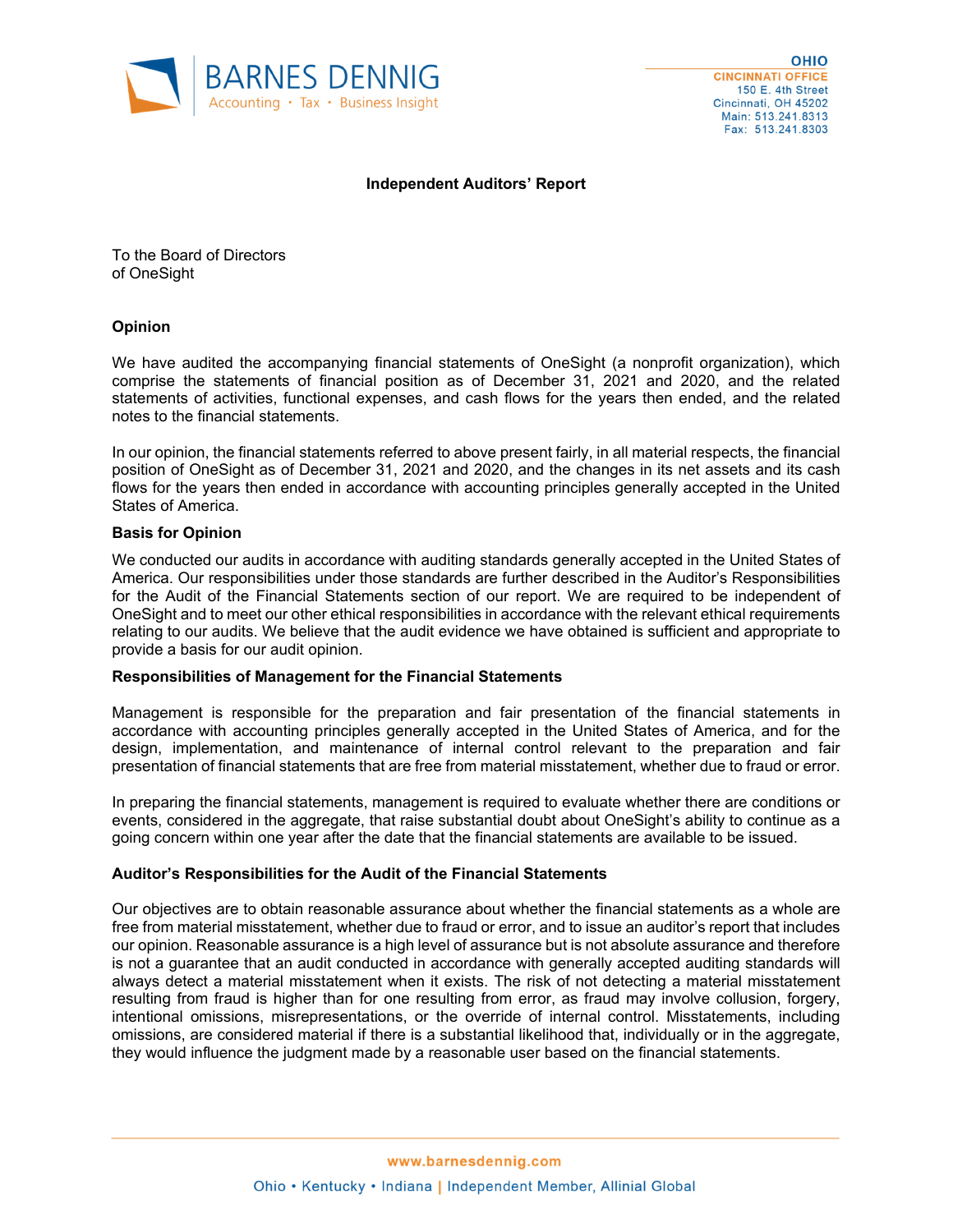## **Independent Auditors' Report (Continued)**

In performing an audit in accordance with generally accepted auditing standards, we:

- Exercise professional judgment and maintain professional skepticism throughout the audit.
- Identify and assess the risks of material misstatement of the financial statements, whether due to fraud or error, and design and perform audit procedures responsive to those risks. Such procedures include examining, on a test basis, evidence regarding the amounts and disclosures in the financial statements.
- Obtain an understanding of internal control relevant to the audit in order to design audit procedures that are appropriate in the circumstances, but not for the purpose of expressing an opinion on the effectiveness of OneSight's internal control. Accordingly, no such opinion is expressed.
- Evaluate the appropriateness of accounting policies used and the reasonableness of significant accounting estimates made by management, as well as evaluate the overall presentation of the financial statements.
- Conclude whether, in our judgment, there are conditions or events, considered in the aggregate, that raise substantial doubt about OneSight's ability to continue as a going concern for a reasonable period of time.

We are required to communicate with those charged with governance regarding, among other matters, the planned scope and timing of the audit, significant audit findings, and certain internal control related matters that we identified during the audit.

Gunner, Denning & Co., Std.

Cincinnati, Ohio March 25, 2022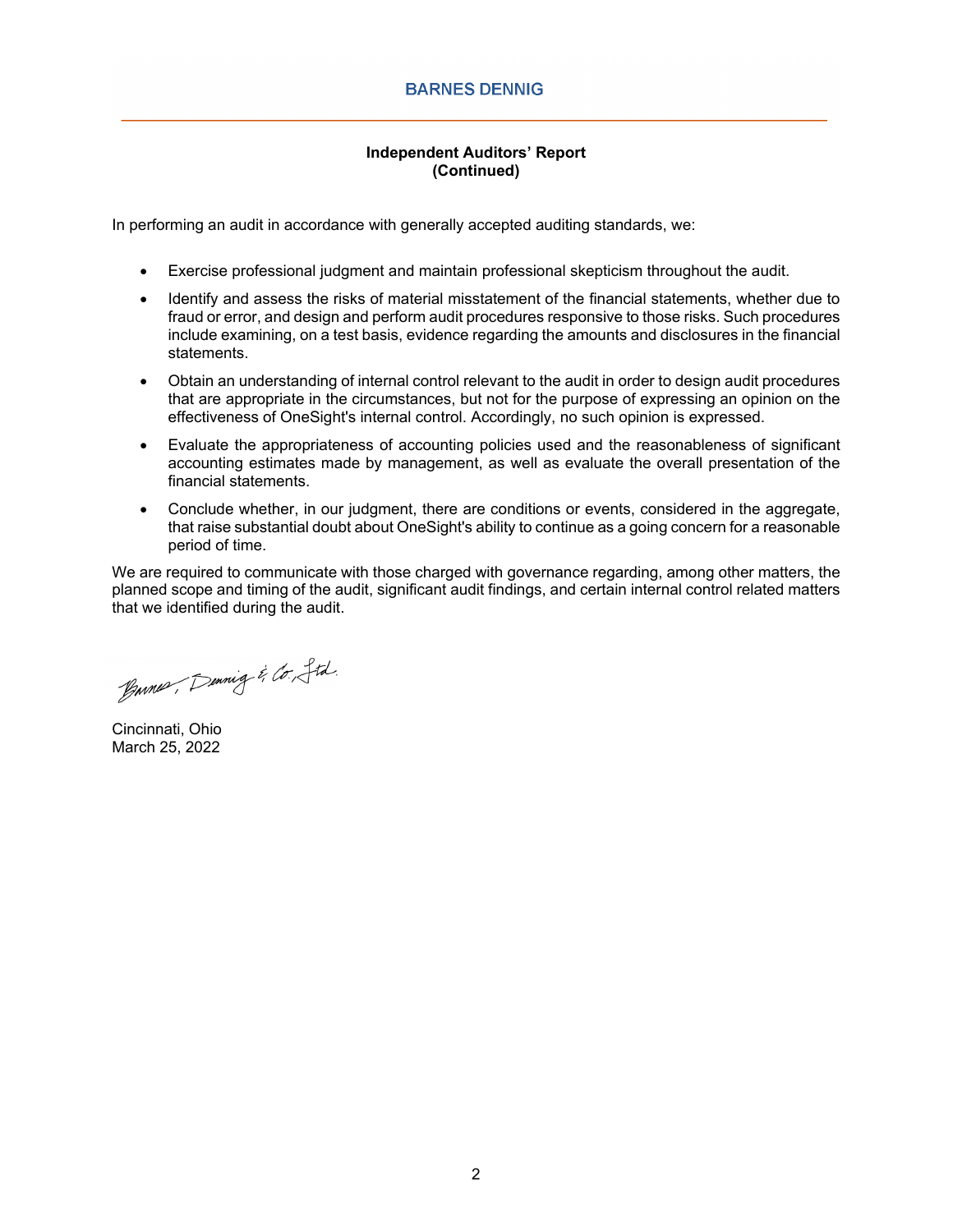## **Statements of Financial Position December 31, 2021 and 2020**

| \$<br>1,427,027<br>\$<br>349,502<br>Cash and cash equivalents<br>Contributions receivable<br>1,137,750<br>706,751<br>Prepaid expenses and other<br>462,790<br>624,822<br>Investments<br>19,466,572<br>16,926,455<br>2,735,899<br>6,487,802<br>Inventory<br>1,175,081<br>1,378,644<br>Property and equipment, net<br>Total assets<br>26,405,119<br>26,473,976<br>S<br>\$<br><b>Liabilities and Net Assets</b><br>Liabilities<br>651,480<br>139,187<br>Accounts payable and other accrued expenses<br>Accrued payroll and related benefits<br>1,280,403<br>567,925<br><b>Total liabilities</b><br>1,931,883<br>707,112<br><b>Net Assets</b><br>24,335,436<br>Without donor restrictions<br>25,528,064<br>With donor restrictions<br>238,800<br>137,800<br>Total net assets<br>24,473,236<br>25,766,864<br>Total liabilities and net assets<br>26,405,119<br>\$26,473,976<br>S. |               | 2021 | 2020 |
|------------------------------------------------------------------------------------------------------------------------------------------------------------------------------------------------------------------------------------------------------------------------------------------------------------------------------------------------------------------------------------------------------------------------------------------------------------------------------------------------------------------------------------------------------------------------------------------------------------------------------------------------------------------------------------------------------------------------------------------------------------------------------------------------------------------------------------------------------------------------------|---------------|------|------|
|                                                                                                                                                                                                                                                                                                                                                                                                                                                                                                                                                                                                                                                                                                                                                                                                                                                                              | <b>Assets</b> |      |      |
|                                                                                                                                                                                                                                                                                                                                                                                                                                                                                                                                                                                                                                                                                                                                                                                                                                                                              |               |      |      |
|                                                                                                                                                                                                                                                                                                                                                                                                                                                                                                                                                                                                                                                                                                                                                                                                                                                                              |               |      |      |
|                                                                                                                                                                                                                                                                                                                                                                                                                                                                                                                                                                                                                                                                                                                                                                                                                                                                              |               |      |      |
|                                                                                                                                                                                                                                                                                                                                                                                                                                                                                                                                                                                                                                                                                                                                                                                                                                                                              |               |      |      |
|                                                                                                                                                                                                                                                                                                                                                                                                                                                                                                                                                                                                                                                                                                                                                                                                                                                                              |               |      |      |
|                                                                                                                                                                                                                                                                                                                                                                                                                                                                                                                                                                                                                                                                                                                                                                                                                                                                              |               |      |      |
|                                                                                                                                                                                                                                                                                                                                                                                                                                                                                                                                                                                                                                                                                                                                                                                                                                                                              |               |      |      |
|                                                                                                                                                                                                                                                                                                                                                                                                                                                                                                                                                                                                                                                                                                                                                                                                                                                                              |               |      |      |
|                                                                                                                                                                                                                                                                                                                                                                                                                                                                                                                                                                                                                                                                                                                                                                                                                                                                              |               |      |      |
|                                                                                                                                                                                                                                                                                                                                                                                                                                                                                                                                                                                                                                                                                                                                                                                                                                                                              |               |      |      |
|                                                                                                                                                                                                                                                                                                                                                                                                                                                                                                                                                                                                                                                                                                                                                                                                                                                                              |               |      |      |
|                                                                                                                                                                                                                                                                                                                                                                                                                                                                                                                                                                                                                                                                                                                                                                                                                                                                              |               |      |      |
|                                                                                                                                                                                                                                                                                                                                                                                                                                                                                                                                                                                                                                                                                                                                                                                                                                                                              |               |      |      |
|                                                                                                                                                                                                                                                                                                                                                                                                                                                                                                                                                                                                                                                                                                                                                                                                                                                                              |               |      |      |
|                                                                                                                                                                                                                                                                                                                                                                                                                                                                                                                                                                                                                                                                                                                                                                                                                                                                              |               |      |      |
|                                                                                                                                                                                                                                                                                                                                                                                                                                                                                                                                                                                                                                                                                                                                                                                                                                                                              |               |      |      |
|                                                                                                                                                                                                                                                                                                                                                                                                                                                                                                                                                                                                                                                                                                                                                                                                                                                                              |               |      |      |
|                                                                                                                                                                                                                                                                                                                                                                                                                                                                                                                                                                                                                                                                                                                                                                                                                                                                              |               |      |      |
|                                                                                                                                                                                                                                                                                                                                                                                                                                                                                                                                                                                                                                                                                                                                                                                                                                                                              |               |      |      |
|                                                                                                                                                                                                                                                                                                                                                                                                                                                                                                                                                                                                                                                                                                                                                                                                                                                                              |               |      |      |
|                                                                                                                                                                                                                                                                                                                                                                                                                                                                                                                                                                                                                                                                                                                                                                                                                                                                              |               |      |      |
|                                                                                                                                                                                                                                                                                                                                                                                                                                                                                                                                                                                                                                                                                                                                                                                                                                                                              |               |      |      |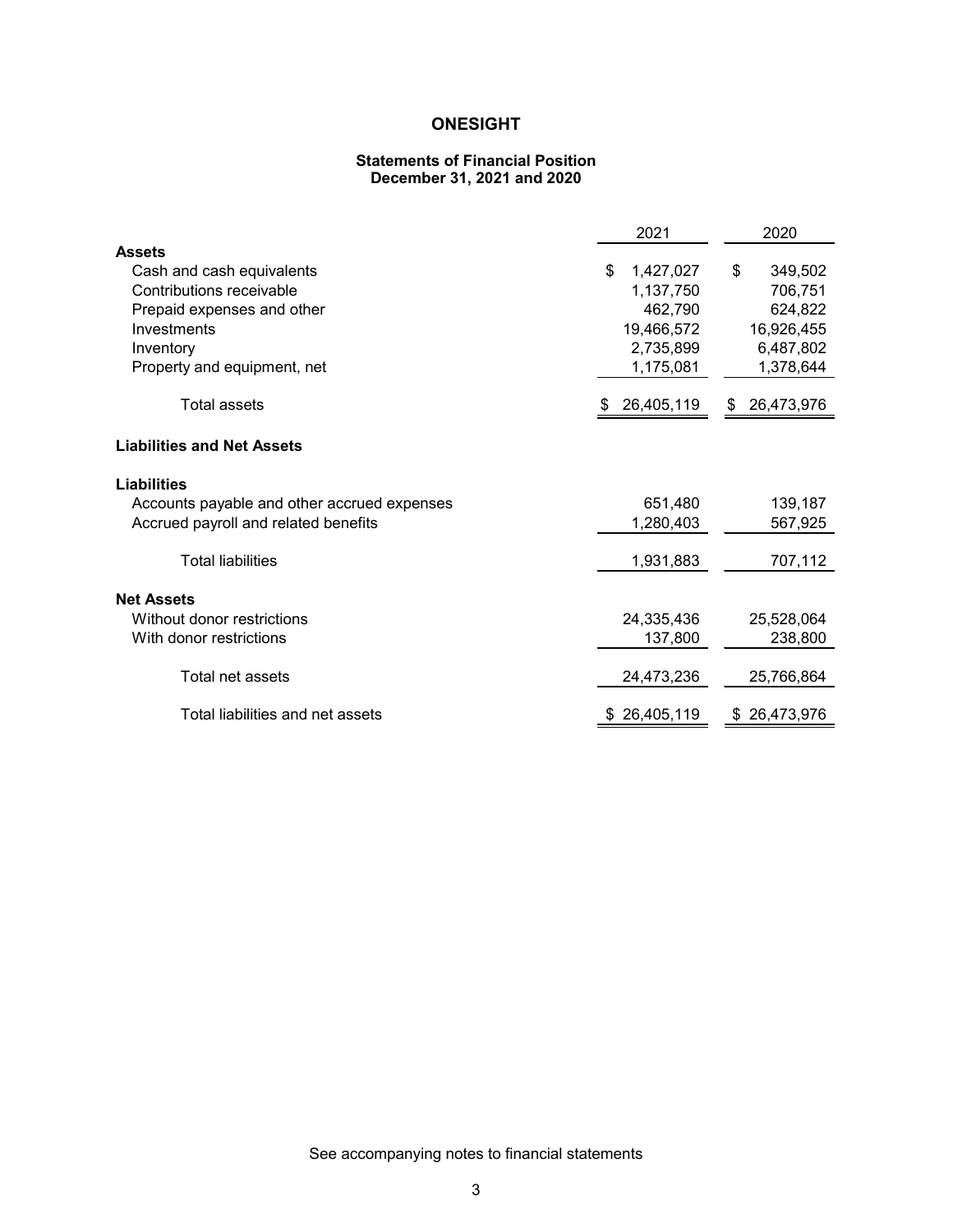## **Statements of Activities Years Ended December 31, 2021 and 2020**

|                                                                    | 2021            | 2020           |
|--------------------------------------------------------------------|-----------------|----------------|
| Revenue, gains and other support without donor restrictions        |                 |                |
| In-kind contributions                                              | 1,507,020<br>\$ | 2,648,590<br>S |
| Individual giving                                                  | 5,841,895       | 5,277,789      |
| Corporate giving                                                   | 5,263,766       | 2,564,008      |
| Grants                                                             |                 | 2,461,434      |
| Paycheck Protection Program grant                                  | 843,767         | 843,700        |
| Other income (expense)                                             | 1,122,330       | (22, 810)      |
| Gain on disposal of fixed asset                                    | 88,215          |                |
| Net assets released from restriction                               | 233,000         | 50,000         |
| Total revenues, gains and other support without donor restrictions | 14,899,993      | 13,822,711     |
| <b>Expenses</b>                                                    |                 |                |
| Program services:                                                  |                 |                |
| Sustainable programs                                               | 5,306,129       | 4,663,989      |
| Charitable programs                                                | 3,570,408       | 3,210,380      |
| Outreach                                                           | 4,543,157       | 4,344,331      |
| In-store programs                                                  | 607,914         | 547,997        |
| Total program services                                             | 14,027,608      | 12,766,697     |
| Supporting activities:                                             |                 |                |
| Fundraising                                                        | 1,245,915       | 776,336        |
| Special events                                                     |                 | 11,309         |
| Program administration                                             | 2,310,149       | 1,787,238      |
| Total supporting activities                                        | 3,556,064       | 2,574,883      |
| Total expenses                                                     | 17,583,672      | 15,341,580     |
| Change in net assets without donor restrictions from operations    | (2,683,679)     | (1,518,869)    |
| Investment return, net                                             | 1,491,051       | 1,461,099      |
| Change in net assets without donor restrictions                    | (1, 192, 628)   | (57, 770)      |
| Net assets with donor restrictions                                 |                 |                |
| Net assets released from restriction                               | (233,000)       | (50,000)       |
| Contributions                                                      | 132,000         | 238,800        |
| Change in net assets with donor restrictions                       | (101,000)       | 188,800        |
| <b>Change in net assets</b>                                        | (1,293,628)     | 131,030        |
| Net assets, beginning of year                                      | 25,766,864      | 25,635,834     |
| Net assets, end of year                                            | \$24,473,236    | \$25,766,864   |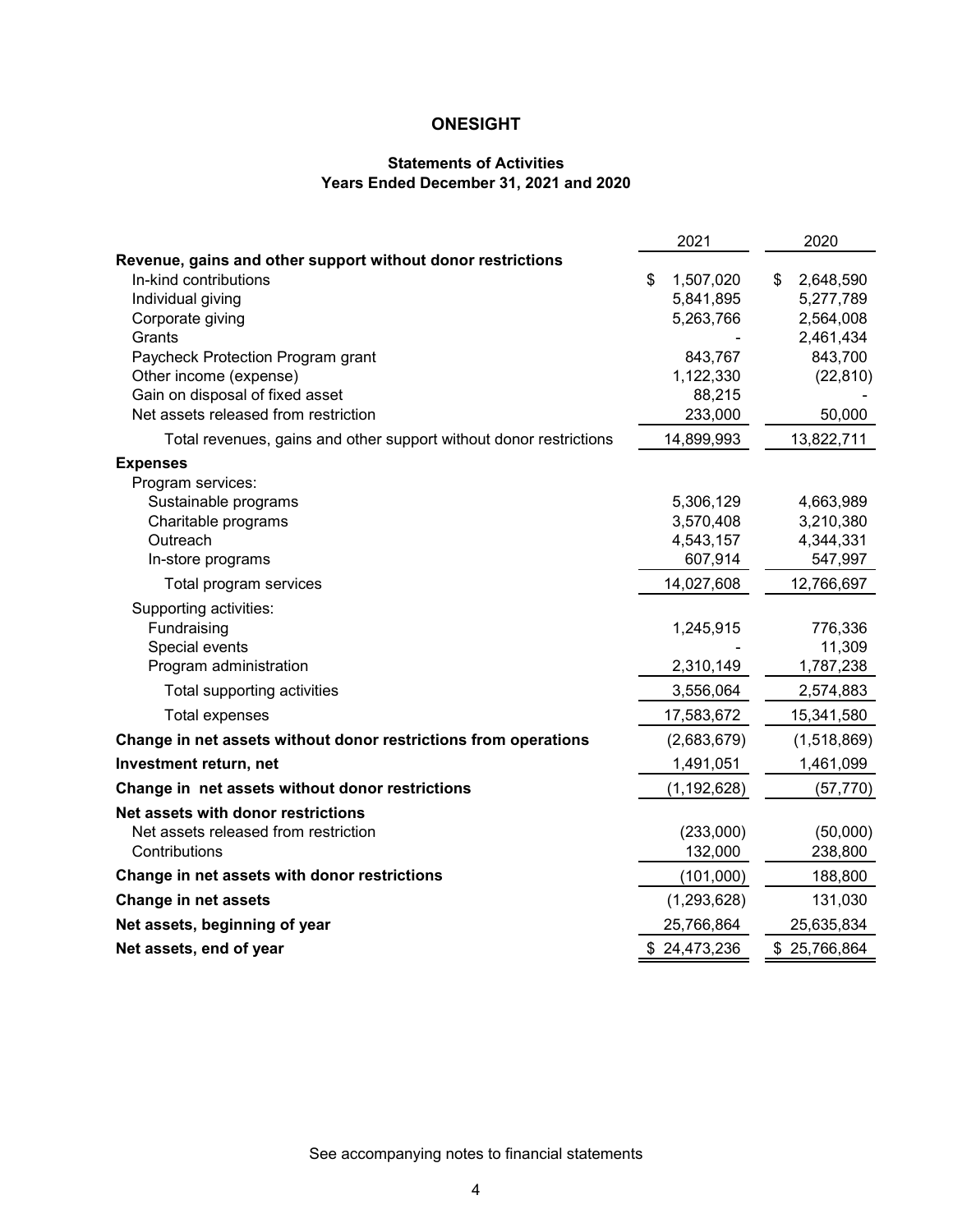#### **Statement of Functional Expenses Year Ended December 31, 2021**

|                                                |              |                                       |                               | <b>Program Services</b> |                             | <b>Supporting Activities</b> |                                 |                           |
|------------------------------------------------|--------------|---------------------------------------|-------------------------------|-------------------------|-----------------------------|------------------------------|---------------------------------|---------------------------|
|                                                | Total        | <b>Sustainable</b><br><b>Programs</b> | <b>Charitable</b><br>Programs | Outreach                | In-Store<br><b>Programs</b> | <b>Fundraising</b>           | <b>Special</b><br><b>Events</b> | Program<br>Administration |
| Salaries and wages                             | 5,507,278    | 2,042,249<br>S.                       | .740,682                      | 449<br>\$.              | 90,571<br>-S                | 673,363<br>\$                | - \$<br>$\blacksquare$          | 959,964<br>-S             |
| Donated goods and services                     | 5,274,675    | 60,394                                | 82,406                        | 4,550,019               | 508,656                     |                              |                                 | 73,200                    |
| Sustainable vision center launch costs         | 1,101,487    | 1,101,487                             |                               |                         |                             |                              |                                 |                           |
| Sustainable consultants and local office costs | 1,047,787    | 1,047,787                             |                               |                         |                             |                              |                                 |                           |
| Employee benefits                              | 578,156      | 155,120                               | 191,386                       | 2,088                   | 4,364                       | 91,075                       |                                 | 134,123                   |
| Depreciation                                   | 561,646      | 53,015                                | 493,984                       |                         |                             | 14,647                       |                                 |                           |
| Travel/lodging/meals                           | 553,435      | 160,611                               | 347,101                       |                         | 643                         | 21,545                       |                                 | 23,535                    |
| Awareness and communications                   | 550,333      | 64,442                                | 52,398                        |                         |                             | 72,475                       |                                 | 361,018                   |
| Information technology                         | 385,562      | 106,122                               | 155,020                       |                         | 19                          | 22,452                       |                                 | 101,949                   |
| Payroll taxes                                  | 286,455      | 81,587                                | 100,173                       | 1,093                   | 2,187                       | 49,484                       |                                 | 51,931                    |
| Printing and supplies                          | 236,009      | 57,583                                | 86,891                        |                         |                             | 84,039                       |                                 | 7,496                     |
| Postage and freight                            | 209,917      | 85,824                                | 61,739                        | 70                      | 517                         | 60,949                       |                                 | 818                       |
| Purchased services                             | 201,180      |                                       | 24,400                        |                         |                             | 91,136                       |                                 | 85,644                    |
| Frame and lens usage                           | 133,221      | 106,327                               | 37,547                        | (10, 653)               |                             |                              |                                 |                           |
| Maintenance / minor equipment purchases        | 57,531       | 7,657                                 | 49,556                        |                         |                             |                              |                                 | 318                       |
| Grants awarded and donations                   | 16,306       | 15,806                                |                               |                         |                             |                              |                                 | 500                       |
| All other expenses                             | 882,694      | 160,118                               | 147,125                       | 91                      | 957                         | 64,750                       |                                 | 509,653                   |
|                                                | \$17,583,672 | 5,306,129                             | 3,570,408<br>S                | 4,543,157<br>S.         | 607,914                     | 1,245,915<br>S               | \$                              | 2,310,149<br>\$           |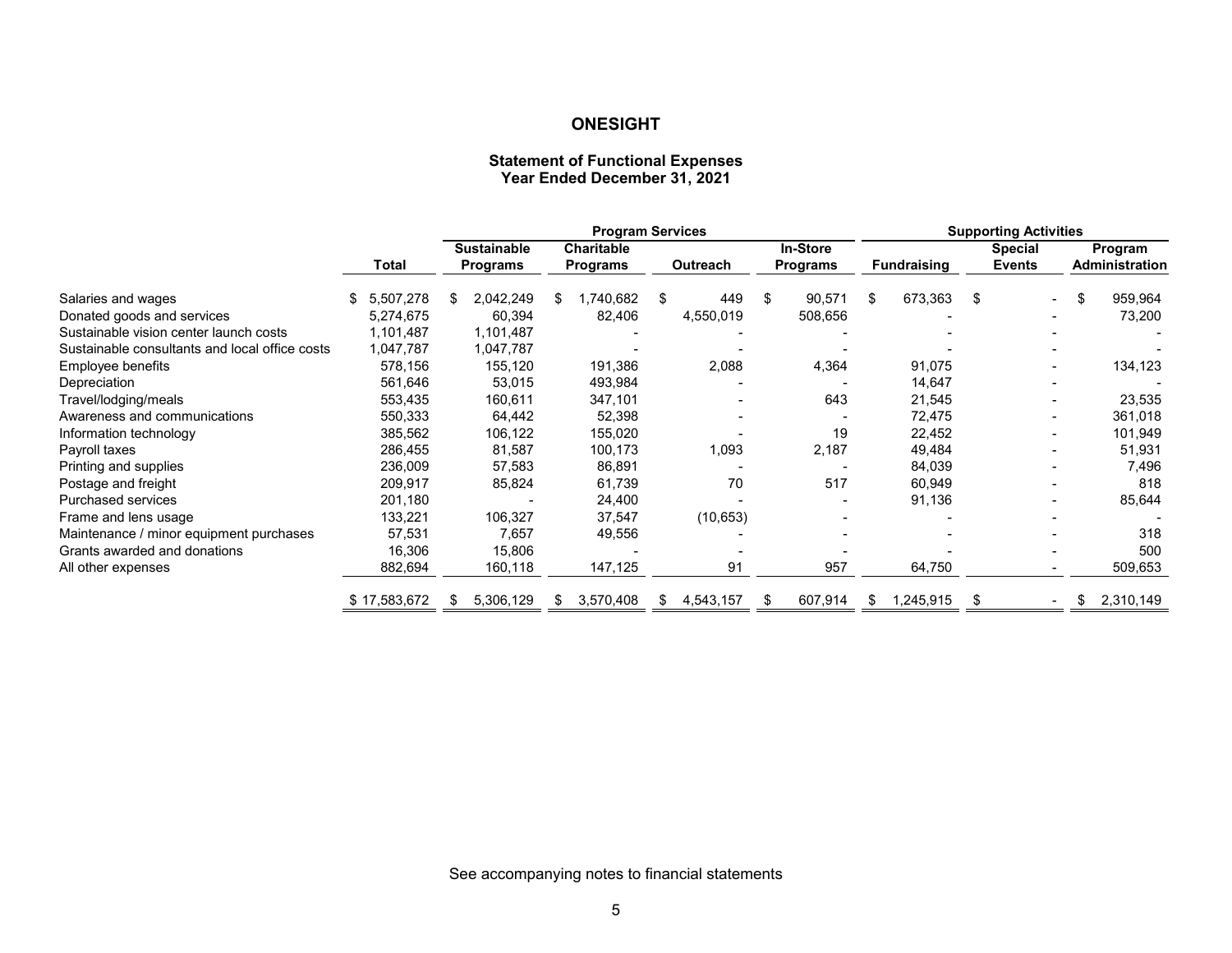#### **Statement of Functional Expenses Year Ended December 31, 2020**

|                                                |              | <b>Program Services</b>               |           |    |                                      |     |                 |      |                             | <b>Supporting Activities</b> |                    |    |                                 |      |                           |
|------------------------------------------------|--------------|---------------------------------------|-----------|----|--------------------------------------|-----|-----------------|------|-----------------------------|------------------------------|--------------------|----|---------------------------------|------|---------------------------|
|                                                | Total        | <b>Sustainable</b><br><b>Programs</b> |           |    | <b>Charitable</b><br><b>Programs</b> |     | <b>Outreach</b> |      | In-Store<br><b>Programs</b> |                              | <b>Fundraising</b> |    | <b>Special</b><br><b>Events</b> |      | Program<br>Administration |
| Salaries and wages                             | 4,516,138    | \$                                    | 1,596,635 | £. | .529,494                             | \$. | 22,278          | - \$ | 31,466                      | -S                           | 469,644            | S. | 9,549                           | - \$ | 857,072                   |
|                                                | 4,947,698    |                                       |           |    |                                      |     |                 |      |                             |                              |                    |    |                                 |      |                           |
| Donated goods and services                     |              |                                       | 42,139    |    | 42,139                               |     | 4,278,105       |      | 512,115                     |                              |                    |    |                                 |      | 73,200                    |
| Sustainable vision center launch costs         | 917,118      |                                       | 917,118   |    |                                      |     |                 |      |                             |                              |                    |    |                                 |      |                           |
| Sustainable consultants and local office costs | 819,016      |                                       | 819,016   |    |                                      |     |                 |      |                             |                              |                    |    |                                 |      |                           |
| Employee benefits                              | 457,874      |                                       | 124,752   |    | 171,524                              |     | 2,367           |      | 2,173                       |                              | 46,444             |    | 747                             |      | 109,867                   |
| Depreciation                                   | 658,028      |                                       | 65,501    |    | 531,700                              |     |                 |      |                             |                              | 60,827             |    |                                 |      |                           |
| Travel/lodging/meals                           | 330,151      |                                       | 116,949   |    | 193,834                              |     | 470             |      |                             |                              | 9,214              |    |                                 |      | 9,684                     |
| Awareness and communications                   | 169,764      |                                       |           |    | 15,800                               |     |                 |      |                             |                              | 9,190              |    |                                 |      | 144,774                   |
| Information technology                         | 350,032      |                                       | 85,847    |    | 184,408                              |     | 18              |      |                             |                              | 8,227              |    | 443                             |      | 71,089                    |
| Payroll taxes                                  | 272,698      |                                       | 75,102    |    | 109,333                              |     | 1,498           |      | 1,290                       |                              | 30,240             |    | 816                             |      | 54,419                    |
| Printing and supplies                          | 134,433      |                                       | 56,120    |    | 66,565                               |     |                 |      |                             |                              | 11,293             |    | (873)                           |      | 1,328                     |
| Postage and freight                            | 178,304      |                                       | 57,078    |    | 93,332                               |     | 1,100           |      | 775                         |                              | 25,625             |    |                                 |      | 394                       |
| <b>Purchased services</b>                      | 286,227      |                                       |           |    | 117,022                              |     |                 |      |                             |                              | 77,888             |    |                                 |      | 91,317                    |
| Frame and lens usage                           | 198,850      |                                       | 116,940   |    | 43,642                               |     | 38,261          |      |                             |                              |                    |    |                                 |      |                           |
| Maintenance / minor equipment purchases        | 57,099       |                                       | 2,863     |    | 53,048                               |     |                 |      |                             |                              | 1,188              |    |                                 |      |                           |
| Grants awarded and donations                   | 500,000      |                                       | 500,000   |    |                                      |     |                 |      |                             |                              |                    |    |                                 |      |                           |
| All other expenses                             | 548,150      |                                       | 87,929    |    | 58,539                               |     | 234             |      | 178                         |                              | 26,549             |    | 627                             |      | 374,094                   |
|                                                | \$15,341,580 |                                       | 4,663,989 | £. | 3,210,380                            | -86 | 4,344,331       |      | 547,997                     |                              | 776,336            |    | 11,309                          |      | 1,787,238                 |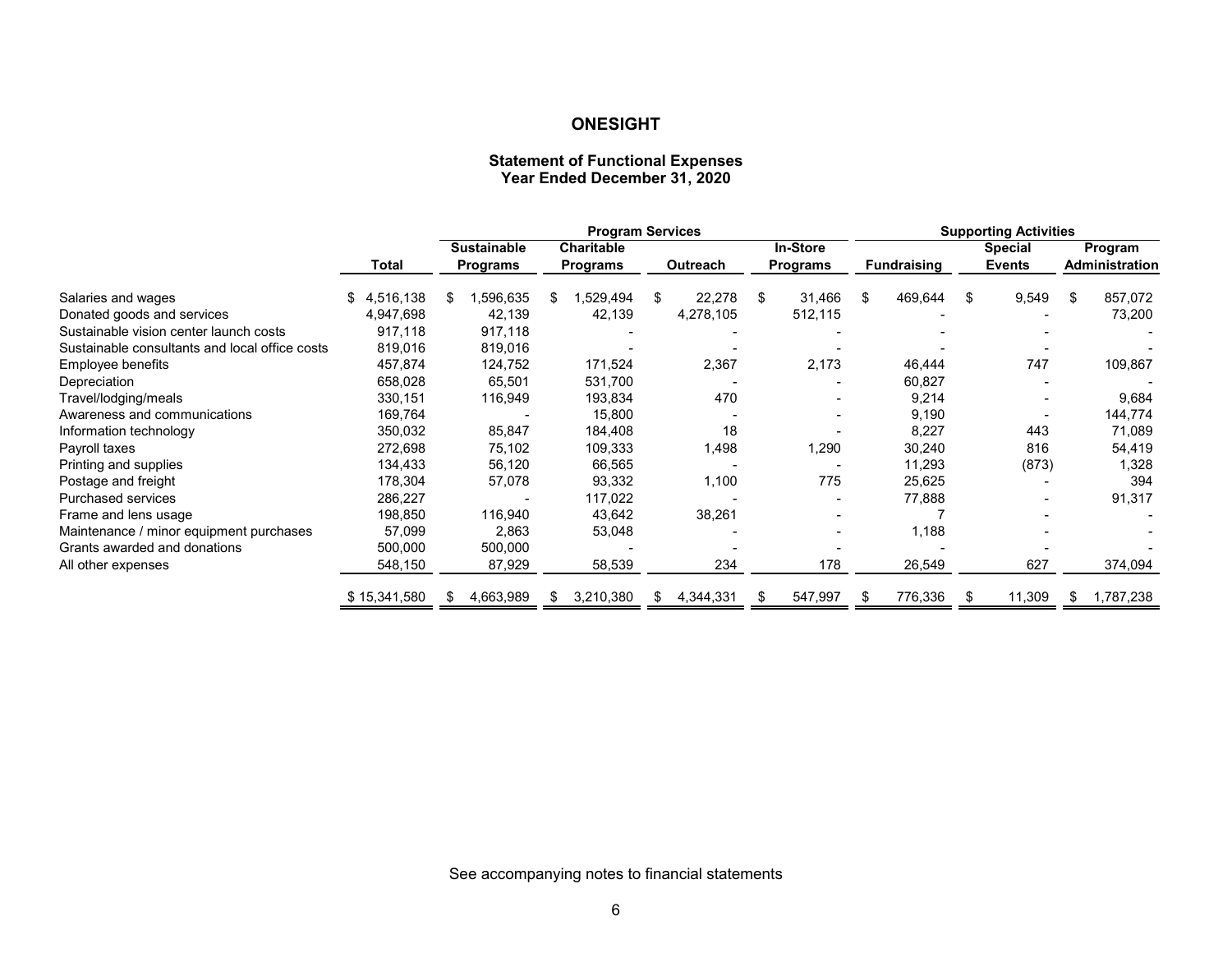## **Statements of Cash Flows Years Ended December 31, 2021 and 2020**

|                                                                                                                                 |     | 2021        |    | 2020          |
|---------------------------------------------------------------------------------------------------------------------------------|-----|-------------|----|---------------|
| Cash flows from operating activities                                                                                            |     |             |    |               |
| Change in net assets                                                                                                            | \$. | (1,293,628) | \$ | 131,030       |
| Adjustments to reconcile change in net assets to                                                                                |     |             |    |               |
| net cash provided by operating activities                                                                                       |     |             |    |               |
| Depreciation                                                                                                                    |     | 561,646     |    | 658,028       |
| In-kind contributions of inventory                                                                                              |     | (782, 364)  |    | (1,978,999)   |
| Distribution of inventory received in-kind                                                                                      |     | 4,550,019   |    | 4,278,105     |
| Realized and unrealized gains on investments                                                                                    |     | (1,022,827) |    | (1, 106, 249) |
| Gain on disposal of fixed assets                                                                                                |     | (88, 215)   |    |               |
| Changes in:                                                                                                                     |     |             |    |               |
| Contributions receivable                                                                                                        |     | (430, 999)  |    | (55, 446)     |
| Prepaid expenses and other                                                                                                      |     | 162,032     |    | (206, 296)    |
| Inventory                                                                                                                       |     | (622)       |    | (433, 138)    |
| Accounts payable and other accrued expenses                                                                                     |     | 453,371     |    | (943, 681)    |
| Accrued payroll and related benefits                                                                                            |     | 712,478     |    | (901,426)     |
| Net cash provided by (used in) operating activities                                                                             |     | 2,820,891   |    | (558, 072)    |
| Cash flows from investing activties                                                                                             |     |             |    |               |
| Purchases of property and equipment                                                                                             |     | (314, 291)  |    | (15, 410)     |
| Proceeds from sale of property and equipment                                                                                    |     | 88,215      |    |               |
| Purchases of investments                                                                                                        |     | (1,967,290) |    | (1,854,579)   |
| Proceeds from sale of investments                                                                                               |     | 450,000     |    | 2,420,000     |
| Net cash provided by (used in) investing activities                                                                             |     | (1,743,366) |    | 550,011       |
| Net change in cash and cash equivalents                                                                                         |     | 1,077,525   |    | (8,061)       |
| Cash and cash equivalents, beginning of year                                                                                    |     | 349,502     |    | 357,563       |
| Cash and cash equivalents, end of year                                                                                          |     | 1,427,027   | \$ | 349,502       |
| Supplemental disclosures of noncash financing and investing activities<br>Purchase of property included in accounts payable and |     |             |    |               |
| accrued expenses                                                                                                                |     | 43,792      | æ. |               |
| Purchase of inventory included in accounts payable                                                                              | \$  | 15,130      | \$ |               |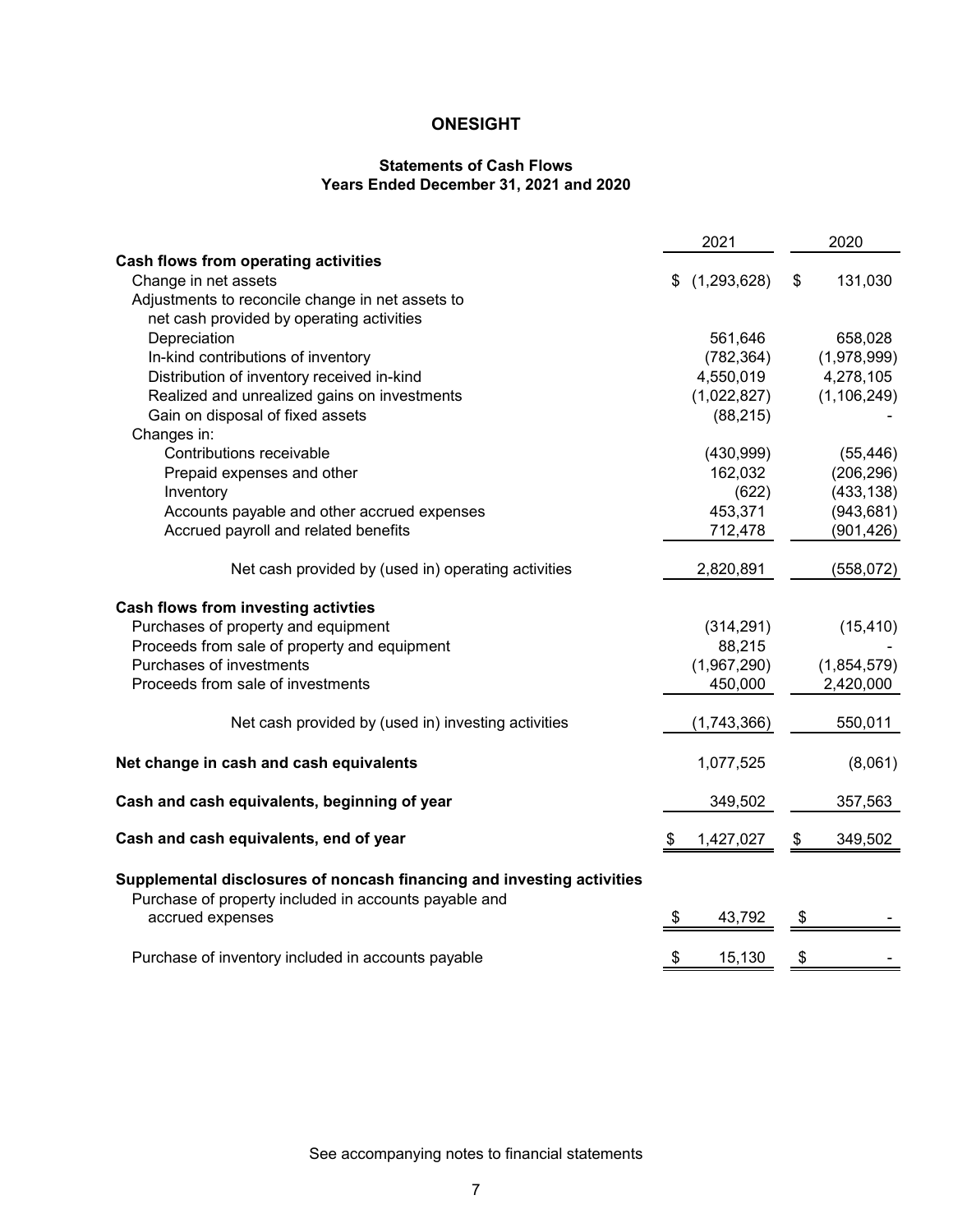#### **Notes to Financial Statements**

## **NOTE 1 NATURE OF OPERATIONS AND SUMMARY OF SIGNIFICANT ACCOUNTING POLICIES**

#### *Nature of Operations*

OneSight is an Ohio not-for-profit corporation that was founded on March 16, 1993. OneSight is organized and operated exclusively for charitable and educational purposes by providing eye care and eyeglasses to the underprivileged and by providing optical education to people in the United States and abroad. OneSight does this in two primary ways: through creating self-sustaining vision centers that provide long-term access to underserved populations; and through charitable vision clinics that provide free eye exams and glasses to those in need.

#### *Financial Statement Presentation*

 The financial statements have been prepared on the accrual basis of accounting in accordance with generally accepted accounting principles (GAAP). OneSight is required to report information regarding its financial position and activities according to two classes of net assets: net assets without donor restrictions, which are available for use in general operations and not subject to donor restrictions; and net asset with donor restrictions, which are either temporary in nature, such as those that will be met by the passage of time or other events specified by the donor, or are perpetual in nature, where the donor stipulates that resources be maintained in perpetuity.

#### *Fair Value Measurements*

 GAAP has a three-level hierarchy for fair value measurements based on transparency of valuation inputs as of the measurement date. The hierarchy is based on the lowest level of input that is significant to the fair value measurement. The three levels are defined as follows: Level 1 inputs are unadjusted quoted prices for identical assets in active markets; Level 2 inputs are observable quoted prices for similar assets in active markets; Level 3 inputs are unobservable and reflect management's best estimate of what market participants would use as fair value.

## *Cash and Cash Equivalents*

OneSight considers all liquid investments with original maturities of three months or less to be cash equivalents. Cash equivalents consist primarily of money market accounts. OneSight maintains its cash in bank deposit accounts which, at times, exceed federally insured limits. OneSight has not experienced any losses in such accounts and management believes it is not exposed to any significant credit risk.

#### *Inventory*

 Inventory consists primarily of donated and purchased frames and lenses. Inventory is stated at the lower of cost or market determined by the weighted average cost method.

#### *Investments and Investment Return*

 Investments are carried at fair value. Investment return includes dividend and interest income and realized and unrealized gains and losses on investments, net of investment expenses. Investment return is reflected in the statements of activities as with donor restrictions or without donor restrictions based upon the existence and nature of any donor imposed restrictions.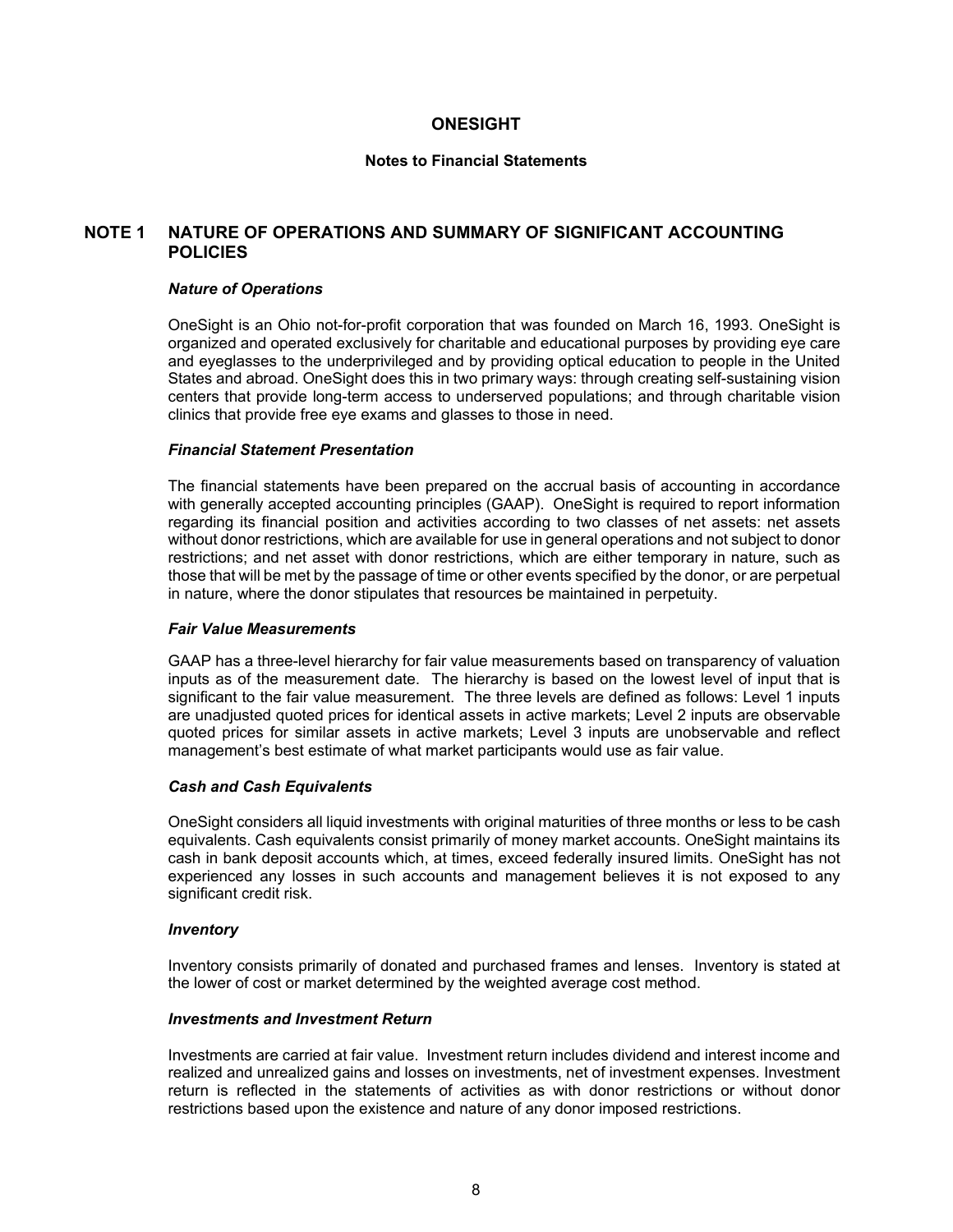## **Notes to Financial Statements (Continued)**

## **NOTE 1 NATURE OF OPERATIONS AND SUMMARY OF SIGNIFICANT ACCOUNTING POLICIES (CONTINUED)**

#### *Property and Equipment*

 Property and equipment are recorded at cost or, if donated or impaired, at fair value at the time of the gift or determination. Depreciation is calculated on a straight-line basis over the estimated useful lives of the respective assets. Major improvements are capitalized, while maintenance and repairs are expensed as incurred.

 Under applicable GAAP for property and equipment, OneSight assesses the recoverability of the carrying amount of property and equipment if certain events or changes occur, such as a significant decrease in market value of the assets or a significant change in operating conditions. Based on its most recent analysis, OneSight believes no impairments existed at December 31, 2021 and 2020.

## *Contributions*

 Gifts of cash and other assets received without donor stipulations are reported as revenue without donor restrictions and net assets without donor restrictions. Gifts received with a donor stipulation that limits their use are reported as revenue with donor restrictions and net assets with donor restrictions. When a donor's stipulated time restriction ends or purpose restriction is accomplished, net assets with donor restrictions are reclassified to net assets without donor restrictions and reported in the statement of activities as net assets released from restrictions. Gifts and investment income that are originally restricted by the donor and for which the restriction is met in the same time period are recorded as revenue without donor restrictions.

 Unconditional gifts expected to be collected within one year are reported at their net realizable value. Unconditional gifts expected to be collected in future years are reported at the present value of estimated future cash flows. The resulting discount is amortized using the level-yield method and is reported as contribution revenue.

 Conditional promises to give are recognized as revenues when the conditions on which they depend are substantially met, generally as qualifying expenses are incurred. OneSight has grants for which the grantor agencies' promises to give are conditioned upon OneSight incurring certain qualifying expense under the grant programs. These award balances are not recognized as assets and will be recognized as revenue without donor restrictions as the conditions are met.

## *In-Kind Contributions*

OneSight receives certain donated frames and lenses which are recorded at fair market value as contribution revenue in the year received and as an expense in the financial statements in the year given away.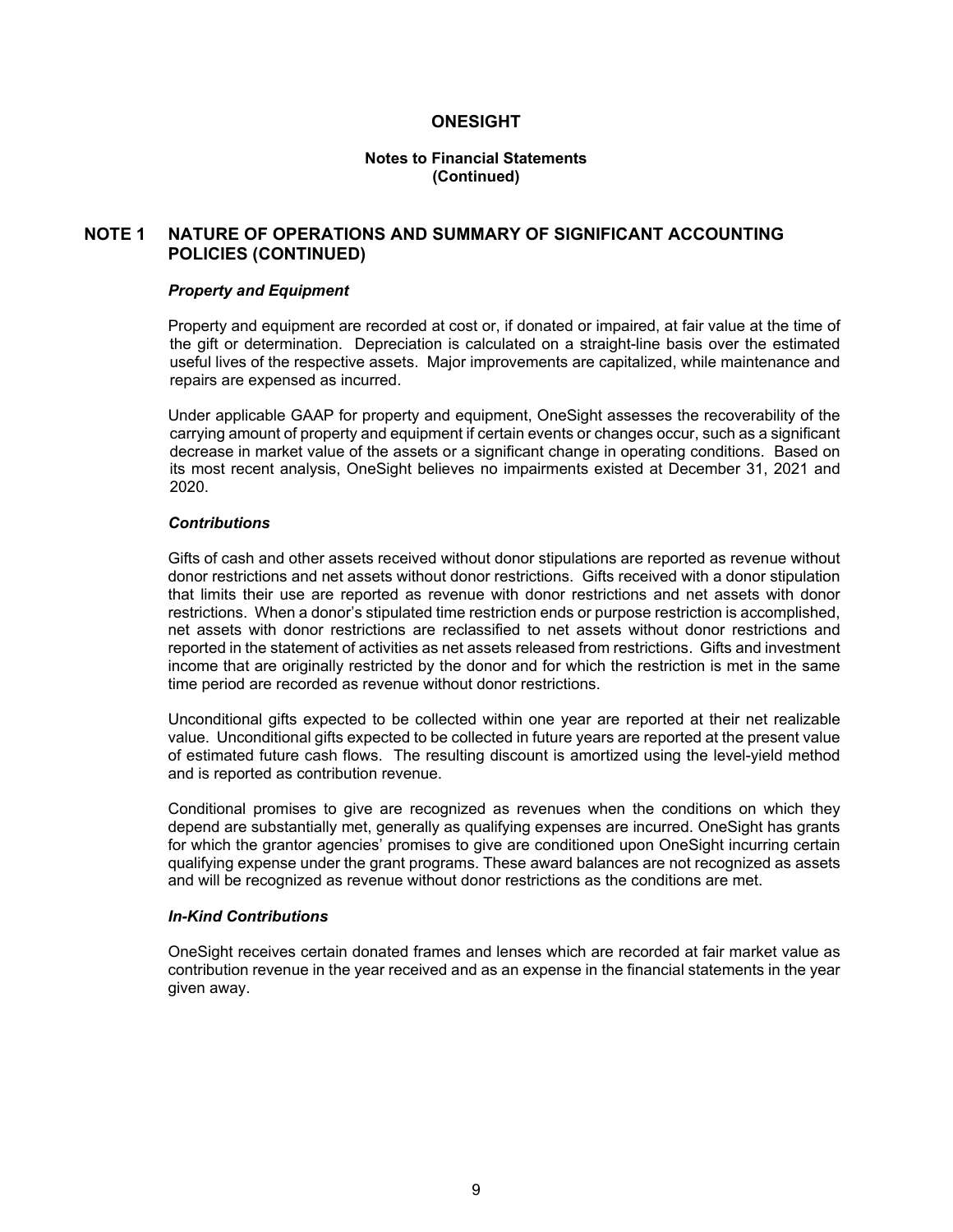## **Notes to Financial Statements (Continued)**

## **NOTE 1 NATURE OF OPERATIONS AND SUMMARY OF SIGNIFICANT ACCOUNTING POLICIES (CONTINUED)**

#### *Income Taxes*

 OneSight is exempt from income taxes under Section 501 of the Internal Revenue Code and a similar provision of Ohio state law. However, OneSight is subject to federal income tax on any unrelated business taxable income.

 OneSight's IRS Form 990 is subject to review and examination by federal and state authorities. OneSight believes it has appropriate support for any tax positions taken, and therefore, does not have any uncertain income tax positions that are material to the financial statement.

#### *Functional Allocation of Expenses*

 The cost of program and supporting services activities have been summarized on a functional classification basis in the statements of functional expenses. Accordingly, certain costs have been allocated among the programs and supporting services. Such allocations are determined by management on an equitable basis. The most significant allocations were salaries and related expenses, which were allocated based upon estimates of time spent by OneSight personnel, and occupancy and depreciation, which were allocated based on square footage.

#### *Use of Estimates*

The preparation of financial statements in conformity with accounting principles generally accepted in the United States of America requires management to make estimates and assumptions that affect the reported amounts of assets and liabilities and disclosure of contingent assets and liabilities at the date of the financial statements and the reported amounts of revenues and expenses during the reporting period. Actual results could differ from those estimates.

#### *Reclassifications*

Certain 2020 figures were reclassified to conform to the 2021 presentation.

## *Recently Issued Accounting Standards*

 In February 2016, the FASB issued ASU 2016-02, *Leases*. The standard requires all leases with lease terms over 12 months to be capitalized as a right-of-use asset and lease liability on the balance sheet at the date of lease commencement. Leases will be classified as either finance or operating. This distinction will be relevant for the pattern of expense recognition in the income statement. This standard will be effective for the calendar year ending December 31, 2022. OneSight is currently in the process of evaluating the impact of adoption of this ASU on the financial statements.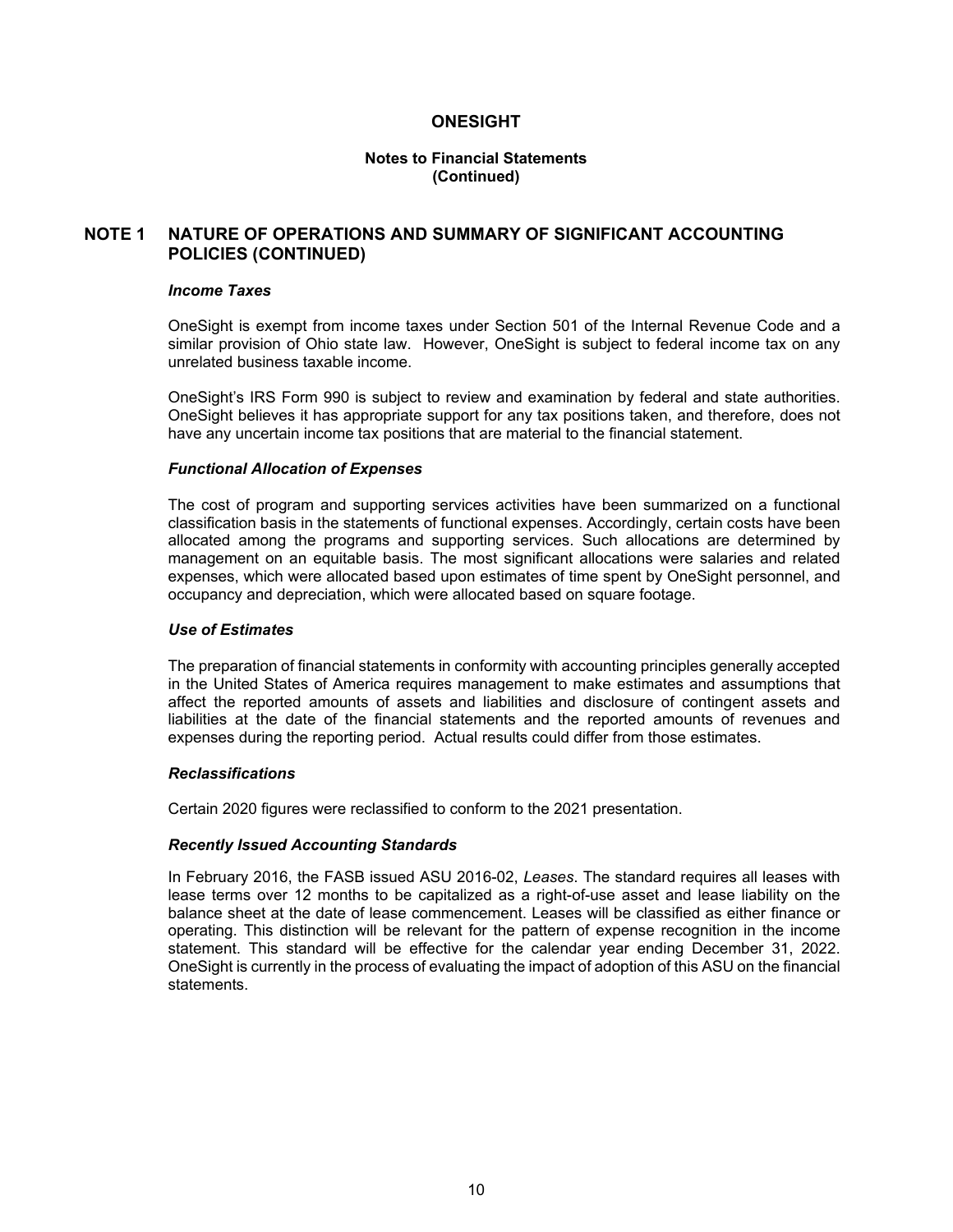#### **Notes to Financial Statements (Continued)**

## **NOTE 1 NATURE OF OPERATIONS AND SUMMARY OF SIGNIFICANT ACCOUNTING POLICIES (CONTINUED)**

#### *Recently Issued Accounting Standards (Continued)*

 In September 2020, the FASB issued ASU 2020-07, *Not-for-Profit Entities (Topic 958): Presentation and Disclosure by Not-for-Profit Entities for Contributed Nonfinancial Assets*. This standard increases transparency of contributed nonfinancial assets through enhancements to presentation and disclosure. These include separate presentation in the statement of activities, disaggregation by type, policy and qualitative information about monetization and utilization, description of valuation techniques and inputs used to arrive at a fair value measure, and donorimposed restrictions associated with the contributed nonfinancial assets. This standard will be effective for the fiscal year ending June 30, 2022.

#### *Subsequent Event Evaluation*

 In preparing its financial statements, OneSight has evaluated events subsequent to the statement of financial position date through March 25, 2022, which is the date the financial statements were available to be issued.

## **NOTE 2 LIQUIDITY AND AVAILABILITY**

OneSight's financial assets available within one year of the statement of financial position date for general expenditure are as follows as of December 31:

|                                                                      | 2021                                 | 2020                                   |
|----------------------------------------------------------------------|--------------------------------------|----------------------------------------|
| Cash and cash equivalents<br>Contributions receivable<br>Investments | 1,326,227<br>1,100,750<br>19,466,572 | 110,702<br>\$<br>706.751<br>16,926,455 |
|                                                                      | \$21,893,549                         | \$17,743,908                           |

As part of OneSight's liquidity management, it has a policy to structure its financial assets to be available as its general expenditures, liabilities and other obligations come due. In addition, OneSight invests cash in excess of daily requirements in short-term and long-term investments. OneSight has historically generated enough fundraising to meet daily operating needs and has not often had to utilize funds from long-term investments. As the goal of OneSight is ultimately to spend the money raised on providing access to vision care to those who need it most, OneSight will ensure it maintains at least 6 months of forecasted operating expenses in the Investment Account but not more than 12 months. The upper limit may be extended if there is a long-term plan approved by the Board where the funds are being held for future use.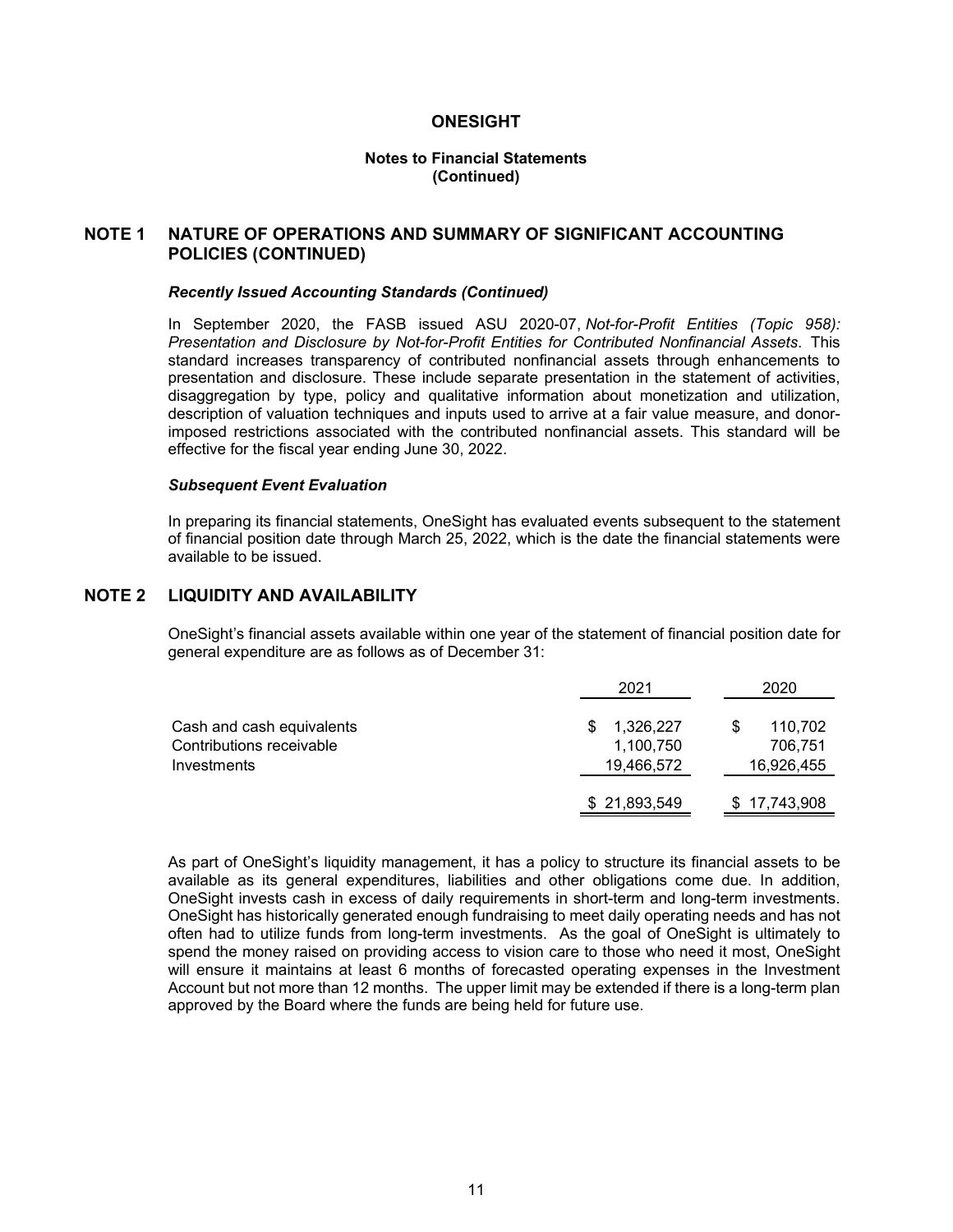#### **Notes to Financial Statements (Continued)**

## **NOTE 3 CONTRIBUTIONS RECEIVABLE**

Contributions receivable as of December 31, 2021 and 2020 consisted of contributions collected through various fundraising programs, but not yet remitted to OneSight. All contributions receivable are expected to be remitted to OneSight within one year. No discount or allowance has been applied as of December 31, 2021 and 2020.

## **NOTE 4 INVESTMENTS**

Investments as of December 31 consisted of the following:

|                                               | 2021            | 2020           |
|-----------------------------------------------|-----------------|----------------|
| Level 1:                                      |                 |                |
| Domestic stock mutual funds                   | \$<br>5,640,278 | 4,967,169<br>S |
| Fixed income mutual funds                     | 5,342,564       | 5,123,948      |
| International stock mutual funds              | 2,067,097       | 2,116,359      |
| Alternative strategy mutual funds             | 629,619         | 727,206        |
| Real estate mutual funds                      | 946,038         | 820,706        |
| Common stock                                  |                 | 18,549         |
| Level 2:                                      |                 |                |
| Corporate bonds                               | 1,673,414       | 1,728,823      |
| Money market funds                            | 2,602,270       | 1,110,784      |
| US Treasury, agency and government securities | 565,292         | 312,911        |
|                                               |                 |                |
|                                               | \$19,466,572    | \$16,926,455   |

Fair value for common stock and mutual funds is referenced to quoted market prices or other relevant information generated by market transactions. These assets are categorized as using Level 1 inputs. Fair value for money market funds, corporate bonds, and US Treasury, agency and government securities are determined by a third-party utilizing models that use as their basis readily observable market parameters. These assets are categorized using Level 2 inputs. There are no valuations using Level 3 inputs.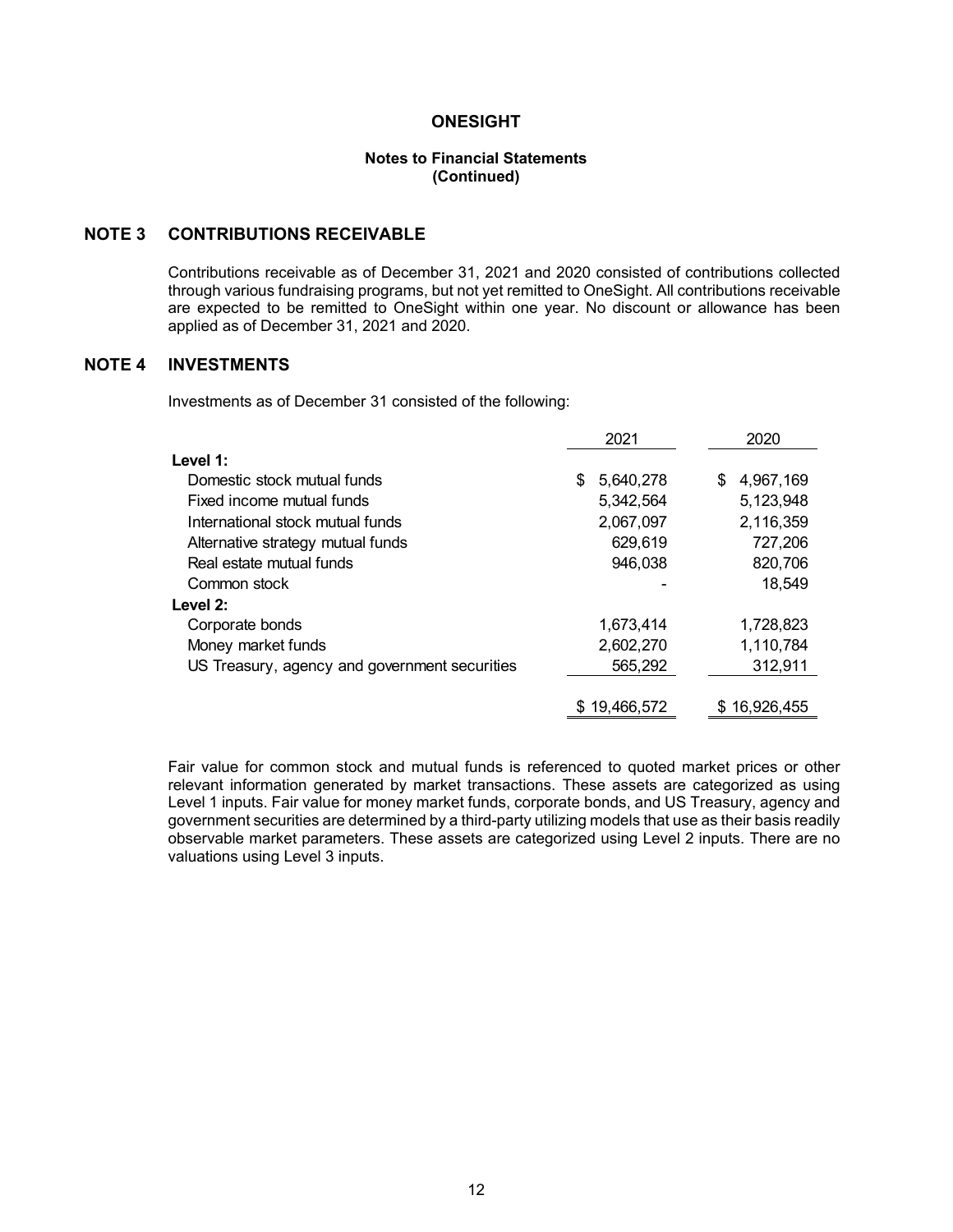#### **Notes to Financial Statements (Continued)**

## **NOTE 5 PROPERTY AND EQUIPMENT**

Property and equipment as of December 31 consisted of the following:

|                                | 2021            | 2020            |
|--------------------------------|-----------------|-----------------|
|                                |                 |                 |
| Vision vans                    | 1,256,719<br>\$ | 1,277,784<br>\$ |
| Clinic equipment               | 2,628,473       | 2,536,306       |
| Resource center equipment      | 640,280         | 677,937         |
| Software                       | 2,365,642       | 2,365,642       |
| Leasehold improvements         | 231,199         | 231,199         |
| Construction in progress       | 188,190         | 79,812          |
| Less: accumulated depreciation | (6, 135, 422)   | (5,790,036)     |
|                                |                 |                 |
|                                | 1,175,081       | 1,378,644       |

## **NOTE 6 PAYCHECK PROTECTION PROGRAM (PPP) GRANTS**

On April 20, 2020, OneSight qualified for and received a loan pursuant to the Paycheck Protection Program, a program implemented by the U.S. Small Business Administration (SBA) under the Coronavirus Aid, Relief, and Economic Security Act, from a qualified lender (the "PPP Lender"), for an aggregate principal amount of \$843,700 (the "PPP Grant"). The PPP Grant bore interest at a fixed rate of 1.0% per annum, has a term of two years, and was unsecured and guaranteed by the U.S. Small Business Administration. The principal amount of the PPP Grant was subject to forgiveness under the Paycheck Protection Program upon OneSight's request to the extent that the PPP Grant proceeds are used to pay expenses permitted by the Paycheck Protection Program, including payroll costs, covered rent and mortgage obligations, and covered utility payments incurred by OneSight. OneSight applied for and received full forgiveness of the PPP grant with respect to these covered expenses on November 2, 2020.

On February 10, 2021, OneSight qualified for and received a second loan pursuant to the Paycheck Protection Program, a program implemented by the SBA for an aggregate principal amount of \$843,767 (the "PPP Grant"). The PPP Grant bore interest at a fixed rate of 1.0% per annum, had a term of five years, and was unsecured and guaranteed by the U.S. Small Business Administration. The principal amount of the PPP Grant was subject to forgiveness under the Paycheck Protection Program upon OneSight's request to the extent that the PPP Grant proceeds are used to pay expenses permitted by the Paycheck Protection Program, including payroll costs, covered rent and mortgage obligations, and covered utility payments incurred by OneSight. OneSight applied for and received full forgiveness of the PPP grant with respect to these covered expenses on December 13, 2021.

## **NOTE 7 NET ASSETS WITH DONOR RESTRICTIONS**

Net assets with donor restrictions as of December 31, 2021 and 2020 were restricted for the sponsorship of future programming.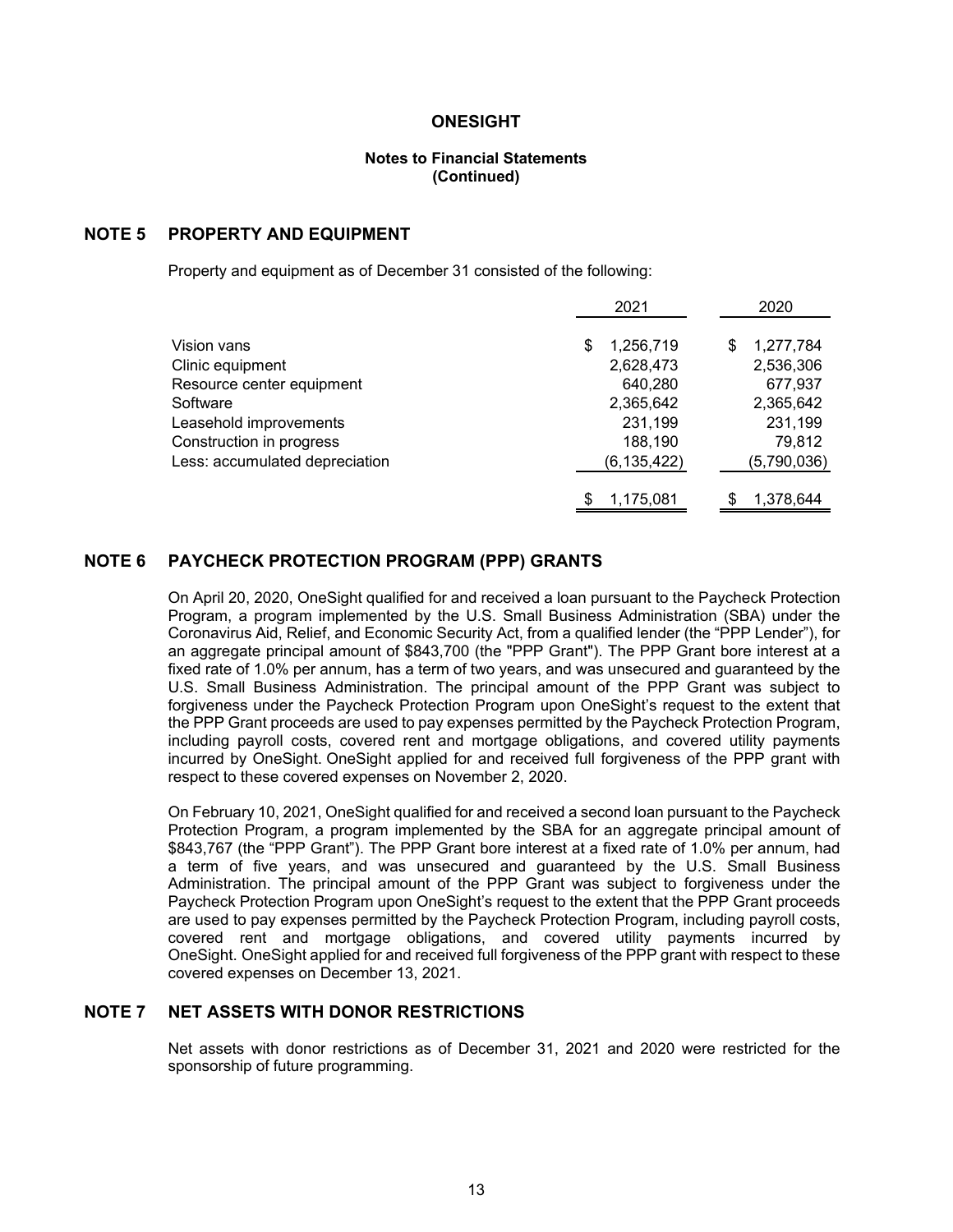## **Notes to Financial Statements (Continued)**

## **NOTE 8 EMPLOYEE BENEFIT PLAN**

OneSight has a defined contribution 401(k) plan (Plan) for all eligible employees. OneSight matches 100% of the employee's elective deferrals up to 5% of eligible compensation and may make a discretionary additional matching contribution. Total contributions to the Plan were \$175,716 and \$156,817 for 2021 and 2020, respectively.

## **NOTE 9 COMMITMENTS AND CONTINGENCIES**

 From time to time, OneSight is a defendant in lawsuits as a result of services provided through its operations. At December 31, 2021, OneSight is not aware of any material pending or threatening litigation.

## **NOTE 10 SIGNIFICANT CONCENTRATIONS**

GAAP requires disclosure of current vulnerabilities due to certain concentrations. During 2021 and 2020, OneSight received a significant amount of direct funding from one donor through cash and in-kind contributions, which represented approximately 37% and 18%, respectively, of total revenue.

Additionally, this donor allows OneSight to solicit public donations at its affiliated retail locations as well as sell obsolete merchandise. Approximately 43% and 39% of total revenue was received through these channels in 2021 and 2020, respectively. Of the total contributions receivable outstanding at December 31, 2021 and 2020, approximately 50% and 75%, respectively, was related to these channels.

## **NOTE 11 RISKS AND UNCERTAINTIES**

OneSight's investments consist of securities noted in Note 4. Investment securities are exposed to various risks, such as credit, market and interest rate. Due to the level of uncertainty related to changes in interest rates, market volatility and credit risks, it is at least reasonably possible that changes in these risks could materially affect the fair value of the investments reported in the statement of financial position at December 31, 2021. However, the diversification of OneSight's investments among various asset classes should mitigate the impact of any adverse changes on any one asset class. Investments are managed by the Board of Directors with advice and assistance from investment professionals.